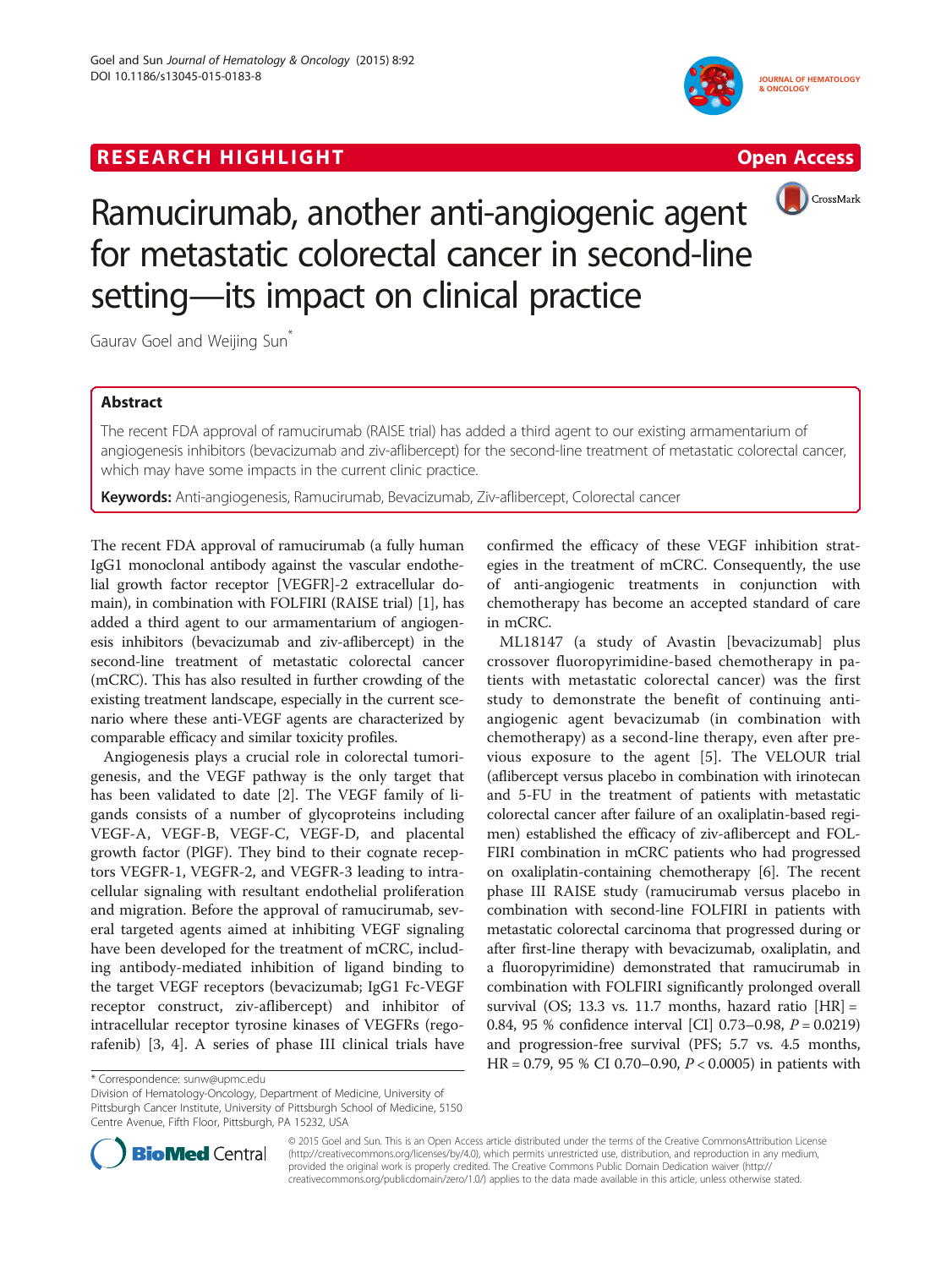mCRC whose disease had progressed during or after firstline treatment with bevacizumab, oxaliplatin, and a fluoropyrimidine [[1](#page-2-0)].

A careful review of results indicates noteworthy similarities between these three studies. All of these trials demonstrated a benefit of combining an anti-VEGF agent (bevacizumab, ziv-aflibercept, or ramucirumab) with chemotherapy beyond initial progression in patients with mCRC. Although cross-trial comparison suffers from inherent limitations and should be interpreted with caution, it is interesting to note that the three anti-VEGF agents evaluated in these trials exhibited a similar improvement in OS (TML 1.4 months, VELOUR 1.4 months, RAISE 1.6 months) and PFS (TML 1.7 months, VELOUR 2.2 months, RAISE 1.2 months). The stratified HR for OS were also quite similar in the TML (0.83), VELOUR (0.82), and RAISE (0.84) trials. Moreover, the toxicity profiles of these agents overlapped, with a higher incidence of anti-VEGF-associated adverse events (such as hemorrhage, hypertension, and proteinuria) in the anti-angiogenesis agent arms, as was expected.

There were, however, a few important dissimilarities noted as well, which were primarily related to the treatment regimens used in these studies. In the VELOUR and RAISE trials, all patients received oxaliplatin- and fluoropyrimidine-based regimens as first-line treatment. In the ML18147 study, approximately 60 % of patients received irinotecan-based, and the remaining 40 % received oxaliplatin-based regimen as the first-line therapy. All patients in the ML18147 and RAISE trials had received previous treatment with bevacizumab, as compared with only 30 % of patients in the VELOUR trial. The anti-VEGF agents used in these trials also differ with respect to their mechanism of action and pharmacokinetic properties. For example, bevacizumab targets VEGF-A to cause ligand sequestering; ziv-aflibercept blocks VEGF-A, VEGF-B, and PlGF using the IgG1 Fc-VEGF receptor construct; and ramucirumab targets VEGFR-2 to prevent receptor activation by VEGF-A. Despite these differences, data from these three trials provide confirmatory evidence that inhibition of tumor angiogenesis beyond initial disease progression is an effective treatment strategy in mCRC. However, questions remain: potential predictive markers for these VEGF-A/VEGFR-2 pathway inhibitors, whether colorectal cancer may develop crossover tolerability/resistance to these treat different agents, potential opportunities to the possible mechanisms of moderate benefits (~1.4 months survival advantage) of these anti-angiogenic agents in mCRC, and possibilities of these anti-angiogenic agents in combination with other biologic target oriented agents, in particular immune checkpoint inhibitors.

The efficacy of bevacizumab and aflibercept may be affected by the local concentration of targeted ligand(s).

Expression of VEGF-A and other ligands may increase after the loop blockage as a physiological response to rebalance the pathway, e.g., aflibercept benefits less in those patients previously exposed to bevacizumab (Velour data). Biologic efficacy of ramucirumab may be less influenced by the local concentration of VEGF-A because of binding in the VEGFR-2 extracellular domain. A limited benefit of this class of anti-angiogenic agents may be partly due to the fact that no selection criteria have been used to enrich for those patients who may be likely to derive a durable benefit from treatment. Based on the heterogeneous nature of colorectal cancer, to identify predictive biomarkers for VEGF signaling inhibitors may potentially broaden the clinical impact of these agents and might even distinguish the clinic application of each agent. Many biomarker studies have been developed and others are ongoing; however, there has been no prospective validation reported. For example, low VEGF(165)b:VEGF(total) ratio may be a predictive marker for bevacizumab in metastatic colorectal cancer [[7\]](#page-2-0), and individuals with high relative levels may not benefit from bevacizumab; low serum angiopoietin-2 (Ang-2), an inhibitory ligand of endothelial Tie-2 receptor, may be a predictive marker; and low serum neuropilin-1 (NRP-1) may predict better response and overall outcome of tivozanib, an oral VEGF TKI, or bevacizumab in combination with mFOLFOX6 [[8](#page-2-0)]. A meta-analysis of individual patient data from six randomized phase III trials to explore the potential relationships between 195 common genetic variants in the vascular endothelial growth factor (VEGF) pathway and bevacizumab treatment outcome suggests that variants in VEGF-A, EPAS1, IL8RA, VHL, and VEGFC have potential value in predicting bevacizumab treatment outcome [[9\]](#page-2-0).

So far, no selection criteria have been used to enrich for patients that might be more likely to derive durable responses from a particular anti-VEGF therapy. Consequently, optimal utilization of the available anti-angiogenesis options remains an unfulfilled goal at this time. In current clinical practice, decisions regarding the choice of agent are usually guided by physicians' familiarity with the drug and the cost of therapy. Identification of robust clinical and molecular biomarkers to predict sensitivity, resistance, or toxicity from VEGF signaling inhibitors would be considered a significant breakthrough, as it might help distinguish the clinical application of each agent [[10\]](#page-2-0). Translational research efforts targeted towards this goal are actively ongoing. Other clinically relevant questions that currently remain unanswered include identification of optimal sequencing strategy and the cost-to-benefit ratio of these anti-VEGF therapies in the management of mCRC.